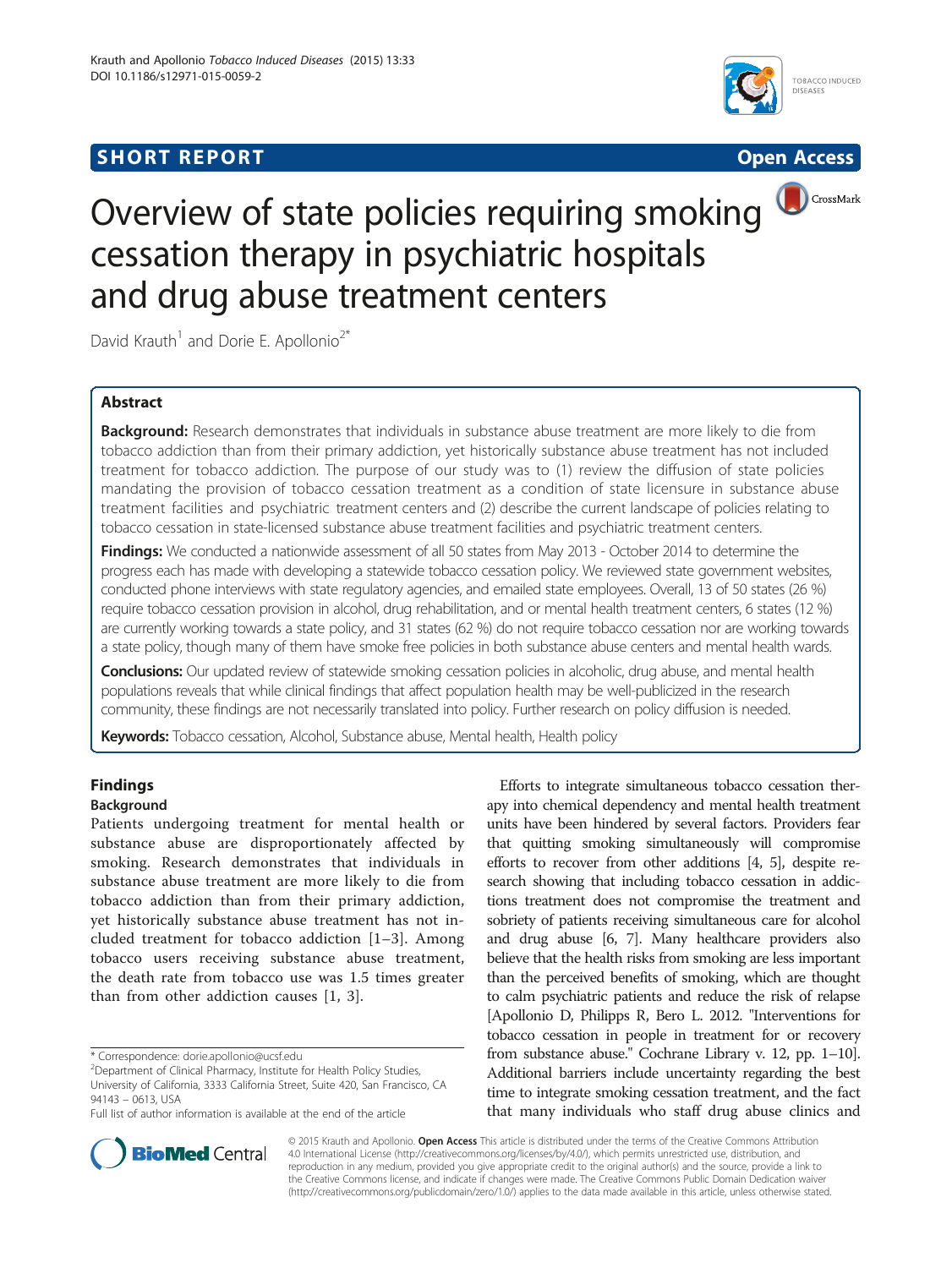psychiatric wards are smokers themselves [Apollonio D, Philipps R, Bero L. 2012. "Interventions for tobacco cessation in people in treatment for or recovery from substance abuse." Cochrane Library v. 12, pp. 1–10].

Despite these challenges, some policymakers have started to recognize the need for concurrent treatment and have taken steps to shift the policy landscape in this area. In 2001, New Jersey implemented a policy that required substance abuse treatment centers to provide tobacco cessation treatment as a condition of licensure. In the first year, the state reported increases in tobacco abstinence among those in residential treatment, with no increase in irregular discharges. These findings were consistent with other literature suggesting concurrent treatment for tobacco and other substances is effective.

Recognizing this success, New York enacted its own tobacco cessation policy in 2008. In recent years, similar policies have been proposed in other states (Colorado, South Carolina, and Connecticut) but not enacted, and multiple institutions have chosen to offer smoking cessation therapy to clients on a voluntary basis. Nevertheless, there is no listing of current policies that address the issue, and no tracking of proposed policies.

The purpose of this study is two-fold: (1) to review the diffusion of state policies mandating the provision of tobacco cessation treatment as a condition of state licensure in substance abuse treatment facilities and psychiatric wards and (2) to describe the current landscape of policies relating to tobacco cessation in state-licensed substance abuse treatment facilities and psychiatric wards. We hypothesized that there may be increased reliance on research findings regarding tobacco cessation in the policymaking process, either directly or indirectly through the efforts of policy advocates and health care professionals, which would be demonstrated by the adoption of laws that provide greater protection against tobaccorelated disease.

### Methods

We reviewed the public commentary and background information on proposed and existing policies to assess how the use of clinical evidence in the policymaking process is associated with legislative and regulatory outcomes. We searched state government websites and conducted phone interviews and/or email exchanges with the representatives of state regulatory agencies (1–2 contacts per state, depending on each agency's regulatory authority) to determine the progress each state has made in developing policies of this nature. All data were collected between May 2013 and February 2014. We updated the database in October 2014 to account for any changes in a state's status.

# Study population

Our goal was to assess state policies that address tobacco addiction in marginalized populations, which suffer the

greatest burden of tobacco-related disease. For the purposes of this study, we define these populations as individuals in treatment for substance use or mental health disorders. We focused on statewide policies because they represent large-scale systemic change that can immediately affect these groups. Localities or individual treatment centers may choose to require or offer smoking cessation therapy to clients on a case-by-case basis, but these efforts have limited scope. Federal policy does not currently address tobacco cessation in substance use or mental health treatment facilities. Although facilities that are federally accredited would be subject to any new rulemaking on this issue, many treatment centers that serve marginalized populations are not federally accredited, yet are subject to state policy. As a result, state policies are most likely to affect tobacco use in these groups.

## Types of interventions

We defined smoking cessation therapy to include at least one of the following interventions.

- Counseling only, both individual and group sessions, delivered in a clinic setting for tobacco cessation purposes during the course of existing addictions treatment, or in addition to existing interventions for other addictions
- Nicotine replacement therapy (NRT) of all modalities (e.g. gum, patch), both prescription and over-the-counter, offered to individuals for tobacco cessation purposes during the course of existing addictions treatment
- Non-NRT pharmacology (e.g. varenicline or bupropion) offered to individuals for tobacco cessation purposes during the course of existing addictions treatment
- A combination of any of the above methods

### Analysis

States were categorized as (a) requiring tobacco cessation provision in alcohol, drug rehabilitation and/or mental health treatment centers, (b) working towards a state policy, or (c) no state regulation or policy proposals.

#### Results

As shown in Table [1,](#page-2-0) 13 of 50 states (26 %) require tobacco cessation provision in alcohol, drug rehabilitation, and or mental health treatment centers. Among the states mandating the provision of tobacco cessation services, five states require tobacco cessation only in substance use treatment centers, five states require tobacco cessation in both substance use treatment centers and mental health treatment centers, two states require cessation only in mental health treatment centers, and one state did not distinguish whether tobacco cessation is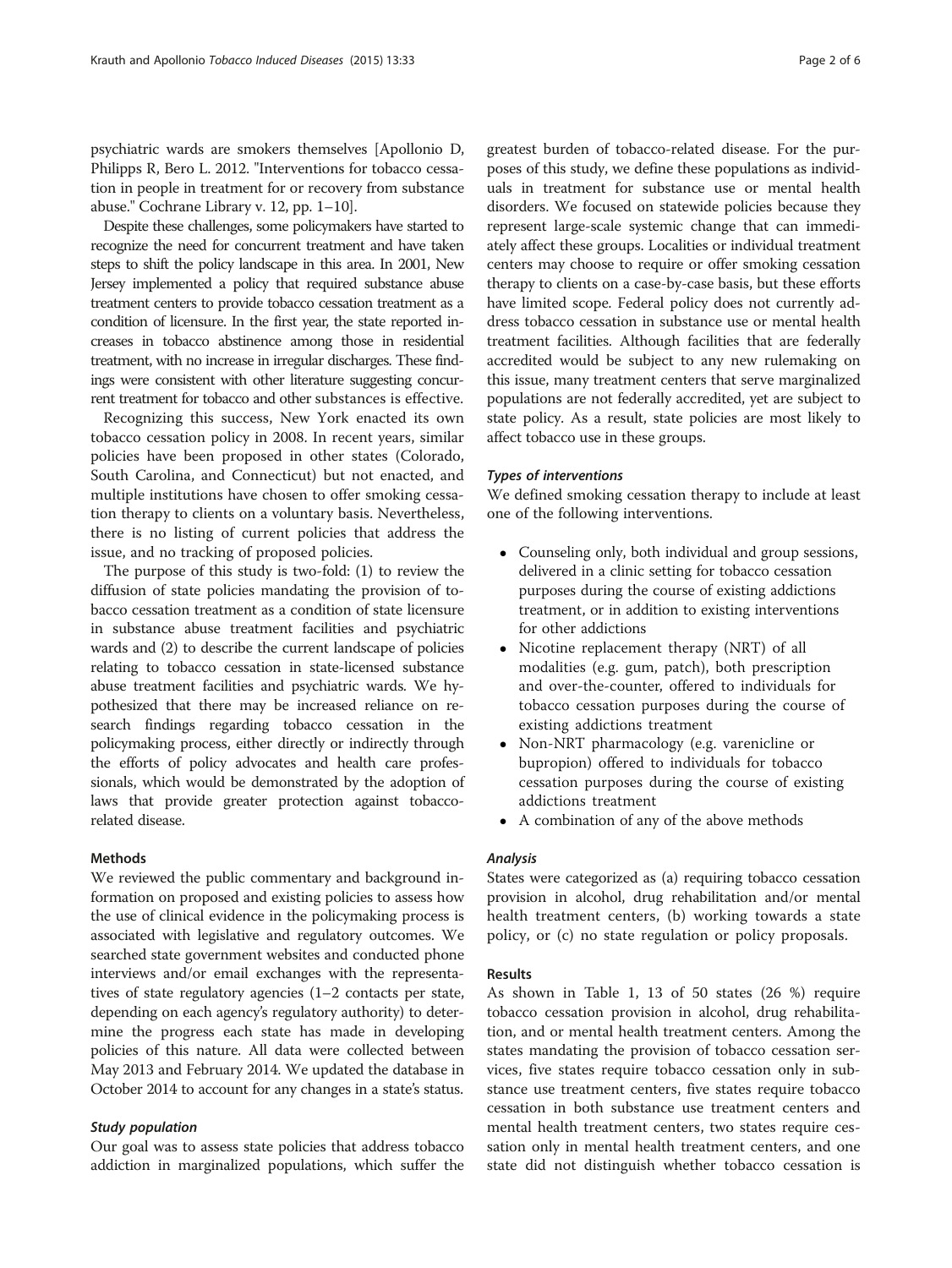| State           | State policy                                                                                                                                                                                                                                                                                                                                                                                                                                                                                                                                             |  |  |
|-----------------|----------------------------------------------------------------------------------------------------------------------------------------------------------------------------------------------------------------------------------------------------------------------------------------------------------------------------------------------------------------------------------------------------------------------------------------------------------------------------------------------------------------------------------------------------------|--|--|
| Alabama         | The state psychiatric hospitals are tobacco free (effective 1/4/10) and smoking cessation therapies are provided.                                                                                                                                                                                                                                                                                                                                                                                                                                        |  |  |
| <b>COMBINED</b> | The Alabama Department Public Health offers smoking cessation education and whatever supports are necessary<br>including medically supervised nicotine replacement, medications, support groups, and access to the Alabama<br>quit-line. Additionally, the department certifies and contracts out with community providers who provide substance<br>abuse services and requires that such entities shall directly or by referral provide a continuum of services for all clients/<br>patients enrolled in each level of care that addresses tobacco use. |  |  |
| Arkansas        | In Arkansas the Department of Behavioral Health Services (DBHS) policy that all licensed substance abuse programs                                                                                                                                                                                                                                                                                                                                                                                                                                        |  |  |
| <b>SA</b>       | must be smoke-free under the 2009 Clean Indoor Act. In 2013, DBHS made a requirement that all contracted substance<br>abuse centers provide tobacco cessation as a part of routine treatment in October 2013 and become tobacco-free on<br>June 1, 2014.                                                                                                                                                                                                                                                                                                 |  |  |
| Louisiana       | In 2012, the Louisiana legislature passed house bill 80, now referred to Act 373, to prohibit smoking in psychiatric                                                                                                                                                                                                                                                                                                                                                                                                                                     |  |  |
| МH              | facilities of the Department of Health and Hospitals and to establish procedures for treatment of smokers with mental<br>illness in such facilities.                                                                                                                                                                                                                                                                                                                                                                                                     |  |  |
| Maryland        | Requires as a condition of grant award that all patients are screened for nicotine dependence disorders and if identified                                                                                                                                                                                                                                                                                                                                                                                                                                |  |  |
| COMBINED        | must be included and addressed in the patient's treatment plan. This requirement is for all American Society of Addiction<br>Medicine (ASAM) levels of care.                                                                                                                                                                                                                                                                                                                                                                                             |  |  |
| Massachusetts   | Licensing requirements for the state's substance abuse facilities include providing counseling and education. However,                                                                                                                                                                                                                                                                                                                                                                                                                                   |  |  |
| SA              | FDA-approved medications for tobacco cessation, an evidence-based standard of care since at least 2008, are<br>not provided by the majority of substance abuse facilities. Also, if facilities receive special grant money in a<br>given year, they sometimes provide nicotine patches to clients, but that is on a special basis and not part of<br>standard licensing.                                                                                                                                                                                 |  |  |
| New Hampshire   | All treatment contracts include the following statement: "the Contractor shall have policies and procedures for both                                                                                                                                                                                                                                                                                                                                                                                                                                     |  |  |
| <b>COMBINED</b> | client and Contractor staff, that not only creates a tobacco-free environment as required by law, but to offer tobacco<br>cessation tools and programming."                                                                                                                                                                                                                                                                                                                                                                                              |  |  |
| New Jersey      | "The contractee shall provide all services under this contract in a smoke-free environment. All treatment planning                                                                                                                                                                                                                                                                                                                                                                                                                                       |  |  |
| <b>UNKNOWN</b>  | shall include education on tobacco use. The contractee shall work toward development of a tobacco-free program."                                                                                                                                                                                                                                                                                                                                                                                                                                         |  |  |
| New York        | As of 2008, all facilities treating drug or alcohol addiction must have programs in place to encourage clients to stop                                                                                                                                                                                                                                                                                                                                                                                                                                   |  |  |
| <b>SA</b>       | smoking. All treatment centers are required to be smoke-free, and staff members must abide by the ban.                                                                                                                                                                                                                                                                                                                                                                                                                                                   |  |  |
| North Carolina  | The state's psychiatric hospitals, treatment facilities and residential developmental centers are regulated by entities                                                                                                                                                                                                                                                                                                                                                                                                                                  |  |  |
| MH              | that require active treatment for nicotine addiction/tobacco treatment. All identified active problems require active<br>treatment and the state is striving to refine and improve the way it provides active treatment in various domains.                                                                                                                                                                                                                                                                                                              |  |  |
| Oklahoma        | Statewide policy requires that the Oklahoma Department of Mental Health and Substance Abuse Services offer tobacco                                                                                                                                                                                                                                                                                                                                                                                                                                       |  |  |
| COMBINED        | cessation for their clients.                                                                                                                                                                                                                                                                                                                                                                                                                                                                                                                             |  |  |
| Oregon          | Oregon has enacted regulations and policies that require tobacco cessation therapy services in state residential                                                                                                                                                                                                                                                                                                                                                                                                                                         |  |  |
| <b>COMBINED</b> | substance abuse treatment facilities and psychiatric hospitals. State administrative rules from the Oregon Health<br>Authority's Addictions and Mental Health (AMH) Division require that both residential and outpatient facilities provide<br>tobacco cessation services along with other substance abuse treatment and recovery services.                                                                                                                                                                                                             |  |  |
| Texas           | Department of State Health Services (DSHS), who operates state psychiatric hospitals, has had a tobacco-free campus                                                                                                                                                                                                                                                                                                                                                                                                                                      |  |  |
| <b>SA</b>       | policy since 2004. Since 2010, providers who are contracted with DSHS to provide substance abuse treatment services<br>have been required to provide treatment for tobacco dependency to clients who are being admitted for substance<br>abuse treatment.                                                                                                                                                                                                                                                                                                |  |  |
| Vermont         | The Vermont Department of Health Division of Alcohol and Drug Abuse Programs provides grants to substance                                                                                                                                                                                                                                                                                                                                                                                                                                                |  |  |
| SA              | abuse treatment centers throughout Vermont, which are referred to as "preferred providers." In July 1, 2013, those<br>grants included a provision requiring all preferred providers to adopt tobacco-free campus policies, including integrating<br>tobacco addiction into treatment plans. Vermont does not have a state policy for mental health facilities.                                                                                                                                                                                           |  |  |

<span id="page-2-0"></span>**Table 1** Current regulations in states requiring tobacco cessation provision ( $n = 13/50$ , 26 %)

Substance abuse (SA) only, mental health (MH) only, combined (substance abuse and mental health), unknown (New Jersey)

required in substance use treatment centers, mental health treatment centers, or both.

Table [2](#page-3-0) shows that six states (12 %) are currently working towards a state policy. Among the states working towards a state policy, three states have proposed tobacco cessation be required only in substance use treatment centers, two states proposed tobacco cessation be required in both substance use treatment centers and mental health treatment centers, and one state

proposed tobacco cessation be required only in mental health treatment centers.

The following 31 states (62 %) do not require tobacco cessation nor are working towards a state policy, though many of them have smoke free policies in both substance abuse centers and mental health wards: Connecticut, Ohio, Michigan, Wisconsin, Kentucky, Tennessee, Pennsylvania, South Carolina, Georgia, West Virginia, Mississippi, Nebraska, South Dakota, North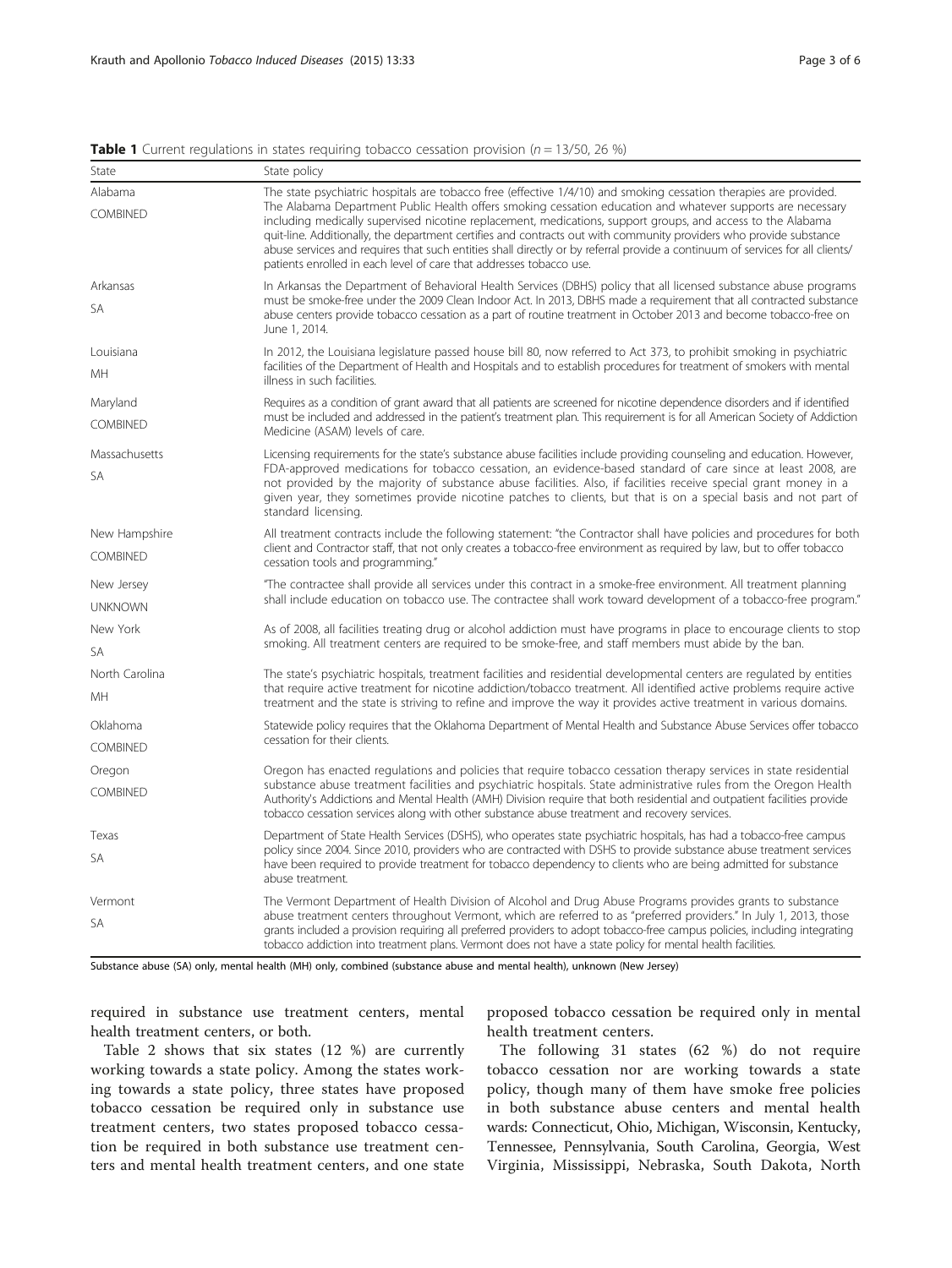| State           | Proposed policy                                                                                                                                                                                                                                                                                                                                                                                                                                                                                                                                                                                |  |  |
|-----------------|------------------------------------------------------------------------------------------------------------------------------------------------------------------------------------------------------------------------------------------------------------------------------------------------------------------------------------------------------------------------------------------------------------------------------------------------------------------------------------------------------------------------------------------------------------------------------------------------|--|--|
| Colorado        | The Office of Behavioral Health (OBH) within the Colorado Department of Human Services currently does not have<br>rules related to offering smoking cessation services. The Office, however, does collect data from all licensed substance<br>use disorder (SUD) programs at time of admission and at discharge, and with annual updates for persons served in<br>community mental health centers. The data systems used currently require the collection of tobacco use information<br>for all people served.                                                                                 |  |  |
| <b>SA</b>       |                                                                                                                                                                                                                                                                                                                                                                                                                                                                                                                                                                                                |  |  |
|                 | OBH does not contractually require the provision of smoking cessation services, though it has worked collaboratively<br>with provider systems to identify model tobacco cessation policies and practices.                                                                                                                                                                                                                                                                                                                                                                                      |  |  |
| lowa            | In 2010-2012, the lowa Department of Public Health (IDPH) Tobacco Cessation Division used some federal dollars to                                                                                                                                                                                                                                                                                                                                                                                                                                                                              |  |  |
| <b>SA</b>       | set up model tobacco cessation programs in three of the state's larger substance abuse residential units.                                                                                                                                                                                                                                                                                                                                                                                                                                                                                      |  |  |
| Maine           | Maine has administered training opportunities consisting of 3 parts (helpline, educational, smoking cessation therapy)                                                                                                                                                                                                                                                                                                                                                                                                                                                                         |  |  |
| <b>COMBINED</b> | for behavioral health patients. The Department of Health and Human Services has also performed small scale and state<br>level projects to evaluate smoking cessation in behavioral health settings, but no statewide law has been enacted that<br>requires this service.                                                                                                                                                                                                                                                                                                                       |  |  |
| Montana         | There is no blanket Montana smoking cessation state policy. However, Montana has one state-managed hospital to treat                                                                                                                                                                                                                                                                                                                                                                                                                                                                           |  |  |
| MH              | mental illness and it instituted a tobacco free campus in 2009. This prohibits use and possession by everyone (patients, staff,<br>and visitors) on their campus and provides for patient treatment. Montana also has one state-managed inpatient chemical<br>dependency treatment facility. They also instituted a tobacco free policy in 2011. Additionally, there are two privately<br>operated facilities with tobacco free policies: one is an inpatient facility, and the other is an outpatient facility.                                                                               |  |  |
| New Mexico      | New Mexico does not have a state policy for tobacco cessation services being offered at state residential substance abuse                                                                                                                                                                                                                                                                                                                                                                                                                                                                      |  |  |
| <b>SA</b>       | centers. However, the state's tobacco control program staff are working with private and nonprofit providers to<br>explore voluntary policies to provide tobacco cessation services as part of their package of services for their inpatient and<br>outpatient clients.                                                                                                                                                                                                                                                                                                                        |  |  |
| Washington      | Washington has worked for many years on the effort to integrate cessation and behavioral health with limited success.                                                                                                                                                                                                                                                                                                                                                                                                                                                                          |  |  |
| <b>COMBINED</b> | A few years ago, the Department of Social Health Services Division of Behavioral Health and Recovery (DBHR) implemented<br>a contractual requirement that providers have smoke-free grounds as part of its efforts. Unfortunately, they were advised by<br>the AG office that such a requirement would need an administrative or statutory mandate. While the current administrative<br>code does not require smoke free grounds, it does require providers to screen clients for tobacco use, so the state has data<br>on how many people entering chemical dependency treatment use tobacco. |  |  |

<span id="page-3-0"></span>**Table 2** Current regulations in states working toward a state policy ( $n = 6/50$ , 12 %)

Substance abuse (SA) only, mental health (MH) only, combined (substance abuse and mental health)

Dakota, Arizona, California, Nevada, Alaska, Missouri, Wyoming, Kansas, Rhode Island, Florida, Idaho, Delaware, Virginia, Utah, Hawaii, Illinois, Indiana, and Minnesota. Table [3](#page-4-0) lists steps these states have taken, without proposing or enacting statewide policies, to address smoking and smoking cessation in substance abuse centers and/or psychiatric wards.

### Conclusion

Although we hypothesized that an increase in reliance on clinical research findings in the policymaking process could lead to the widespread adoption of state policy to protect against tobacco related disease, our exploratory analysis revealed this has not happened. Only one western state (Oregon) has enacted a statewide policy; suggesting that any policy diffusion has primarily occurred on the East Coast. Furthermore, most existing statewide regulations affect only substance use treatment centers and do not apply to mental health treatment centers.

In 2011, the National Survey of Substance Abuse Treatment Services (N-SSATS) published statewide data showing the percentage of substance abuse treatment facilities that provided tobacco cessation services, including tobacco cessation counseling, nicotine replacement therapy, and/or non-nicotine tobacco cessation medication [\[8](#page-5-0)]. The geographic differences presented in that

survey are consistent with our finding that substance abuse centers offering tobacco cessation therapy were more likely to be located in the US Northeast than centers that did not offer these services. In New York, 83 % of substance abuse centers offered tobacco cessation services, giving it the highest percentage of any state to offer such services. Given that New York enacted a regulation requiring the provision of tobacco cessation as a condition of licensure for the state's substance use treatment facilities in 2008, enforcement was not consistent as of 2011. Similarly, Texas enacted a state policy in 2010, yet only 44 % of its substance abuse centers were providing tobacco cessation in 2011. These examples raise concern about the extent to which statewide tobacco cessation policies that pass are enforced.

Overall, our updated description of statewide smoking cessation policies in alcohol, drug abuse, and mental health populations suggests that despite the wellpublicized early success of the New Jersey policy, the overall diffusion of similar policies has been slow. A recent systematic review found that the continuing limited provision of tobacco cessation therapy in drug abuse and mental health treatment is not due to lack of knowledge about its positive effects [\[9](#page-5-0)]. States, however, have been slow to enact formal policies since New Jersey's initiation in 2001, and New Jersey weakened its own policy several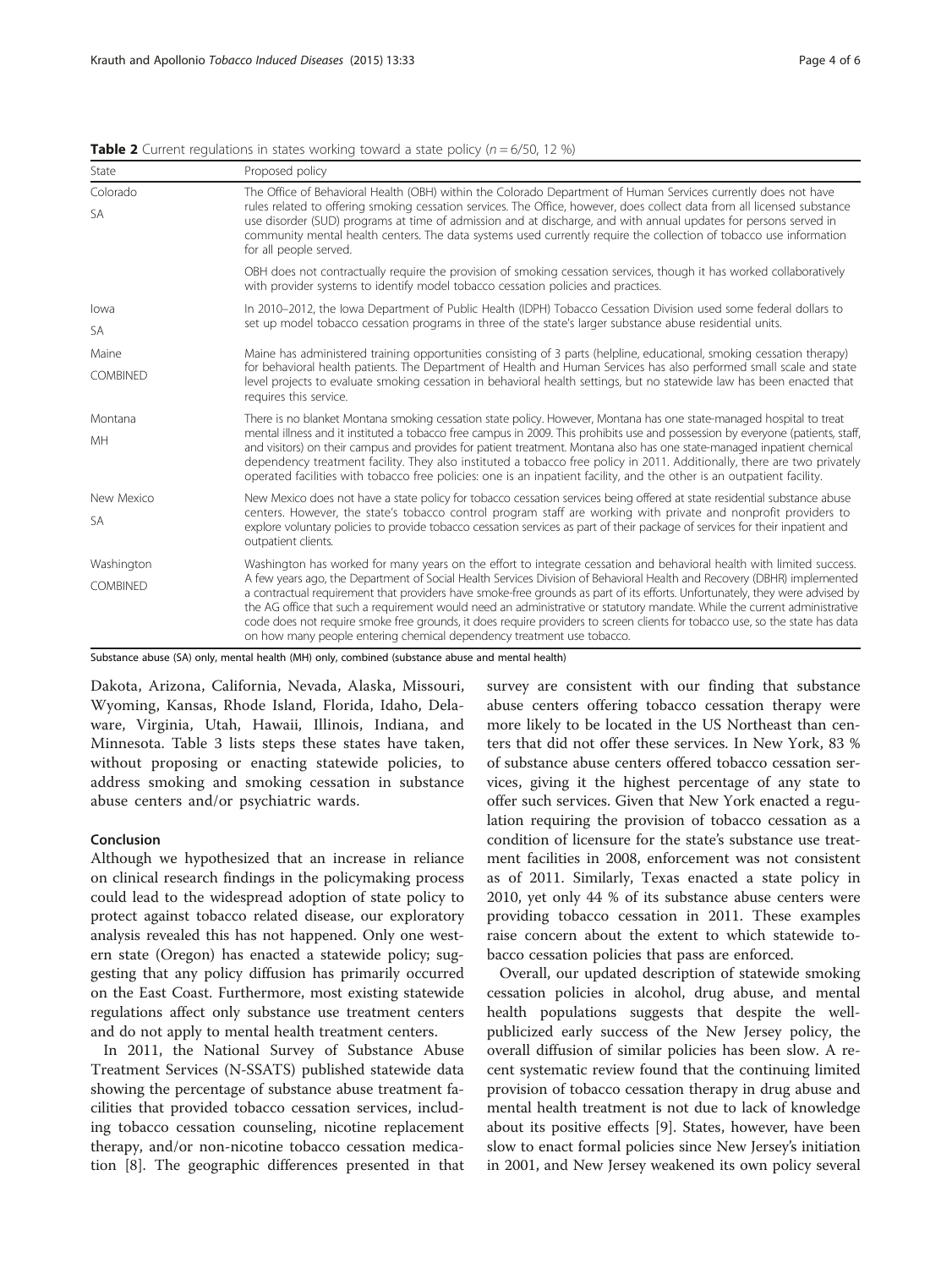<span id="page-4-0"></span>

|  |  |  |  | <b>Table 3</b> Current regulations in states not working toward a state policy ( $n = 31/50$ , 62 %) |  |
|--|--|--|--|------------------------------------------------------------------------------------------------------|--|
|--|--|--|--|------------------------------------------------------------------------------------------------------|--|

| State          | Policy                                                                                                                                                                                                                                                                                                                                                                                                                                                                                                                                                                                                                                                                                                                                                                                   |  |
|----------------|------------------------------------------------------------------------------------------------------------------------------------------------------------------------------------------------------------------------------------------------------------------------------------------------------------------------------------------------------------------------------------------------------------------------------------------------------------------------------------------------------------------------------------------------------------------------------------------------------------------------------------------------------------------------------------------------------------------------------------------------------------------------------------------|--|
| Alaska         | Tobacco Cessation is not a mandatory requirement for treatment plans for Inpatient Psychiatric Care, Residential Psychiatric Care, or<br>SUD Residential Treatment. However, some of Alaska's SUD programs have trained Tobacco Cessation specialists who include this<br>component in the treatment program. However, there are state policies that promote the inclusion of tobacco cessation<br>services and smoke/tobacco free campuses:                                                                                                                                                                                                                                                                                                                                             |  |
|                | 1. Alaska Psychiatric Institute (Alaska's state-run psychiatric hospital) is a smoke-free hospital. It has been smoke-free since 2007.<br>Patients are provided smoking suppressants and smoking cessation services. Employees have access to tobacco cessation services<br>through AlaskaCare (the state employee health insurance program).                                                                                                                                                                                                                                                                                                                                                                                                                                            |  |
|                | 2. All behavioral health providers are required by state regulation to be accredited by Joint Commission, CARF, Council<br>on Accreditation, or similar bodies. This results in a <i>de facto</i> requirement for tobacco use policies and tobacco cessation<br>services. For example, the Joint Commission has quality measures related to screening for and treating tobacco use.<br>CARF requires that organizations have policies related to use of tobacco products on campus and requiring screening<br>for tobacco use. The Council on Accreditation also requires policies on tobacco use by employees, and requires organizations to<br>provide information on health living choices (specifically including smoking cessation).                                                |  |
| Arizona        | Arizona has not yet 'enacted' any formal regulation with the exception that facilities have to abide by the clean indoor air act;<br>no smoking is allowed within 20 ft of a building. The state has focused on concentrated work within behavioral health<br>organizations to increase access to the state Quitline by the target populations.                                                                                                                                                                                                                                                                                                                                                                                                                                          |  |
| California     | The California Tobacco Control Program (CTCP) supports the treatment of tobacco dependences per the Treating Tobacco Use and<br>Dependence: Clinical Practice Guidelines. The CTCP has also funded several educational trainings as part of its funded tobacco<br>control projects working with the behavioral health (substance abuse and/or mental health) community and their partners to call<br>attention for the need of this practice.                                                                                                                                                                                                                                                                                                                                            |  |
| Delaware       | Currently, the only tobacco cessation law in Delaware is designed to allow pregnant women and Medicaid beneficiaries to<br>receive tobacco cessation counseling.                                                                                                                                                                                                                                                                                                                                                                                                                                                                                                                                                                                                                         |  |
| Florida        | Florida has not enacted requirements or regulations for mental health, chemical dependency or other rehabilitation facilities or<br>providers. However, many of these organizations have adopted no tobacco use policies supported by Florida's clean indoor air<br>laws. These laws have resulted in no tobacco use policies for in-patient psychiatric and chemical dependency services. They also<br>restrict tobacco use in all indoor out-patient treatment facilities.                                                                                                                                                                                                                                                                                                             |  |
| Georgia        | The Georgia Tobacco Use Prevention Program has provided technical assistance towards the adoption of a model tobacco-free<br>policy (adopted in 2010) within buildings and on the grounds of all of the Georgia mental health communities at the state and<br>county level. Upon adoption of the model policy, discussions pertaining to developing cessation protocols for inpatient<br>and outpatient consumers did not occur due to a lack of interest by the leadership of the mental health communities<br>at the state and local levels. The goal of the Georgia Tobacco Use Prevention Program was to plan, implement and<br>evaluate the model protocols for these populations/consumers in accordance with the U.S. Public Health Service Guidelines 2008<br>(updated version). |  |
| Idaho          | Idaho currently does not have any statewide regulation or standards around cessation within substance abuse or psychiatric<br>treatment facilities. The state owned mental health facilities do have smoke-free campus policies, however.                                                                                                                                                                                                                                                                                                                                                                                                                                                                                                                                                |  |
| Kentucky       | The need to integrate tobacco cessation services into substance abuse and mental health treatment services is becoming more<br>widely recognized within Kentucky's treatment provider community, and the Tobacco Program has sought to strengthen the<br>connections between members of the Tobacco Prevention & Cessation Program and mental health and substance abuse<br>treatment providers.                                                                                                                                                                                                                                                                                                                                                                                         |  |
|                | Additionally, the Department for Behavioral Health, Developmental and Intellectual Disabilities has encouraged smoking<br>cessation services be provided to clients with SUDs, and encouraged providers to go tobacco-free.                                                                                                                                                                                                                                                                                                                                                                                                                                                                                                                                                              |  |
| Michigan       | Michigan's state-owned psychiatric hospital campuses went smoke-free by law several years ago.                                                                                                                                                                                                                                                                                                                                                                                                                                                                                                                                                                                                                                                                                           |  |
| Missouri       | There is no statewide policy but the policy for state owned facilities is that they be smoke free. Missouri is exploring tobacco<br>cessation services with its Tobacco Treatment Handbook which the state has promoted at 3 different pilot sites.                                                                                                                                                                                                                                                                                                                                                                                                                                                                                                                                      |  |
| Nevada         | Although some Nevada-based providers do provide cessation, it is not mandated. What is mandated by the state's Substance<br>Abuse Prevention and Treatment Agency (SAPTA) with their providers is that there will be no smoking anywhere within the<br>facility or on the external grounds of the facility. There can be no designated smoking areas either. That is by SAPTA policy.<br>Nevada's mental health agencies - Northern Nevada Adult Mental Health Services (NNAMHS), Southern Nevada Adult mental<br>health Services (SNAMHS) and Lake's Crossing Center have similar policies and requirements as well.                                                                                                                                                                    |  |
| Pennsylvania   | At this time no regulations or requirements for smoking cessation exist in Pennsylvania, but some of the residential facilities<br>provide it voluntarily.                                                                                                                                                                                                                                                                                                                                                                                                                                                                                                                                                                                                                               |  |
| South Carolina | The South Carolina Department of Alcohol and Other Drug Abuse Services (DAODAS) has not enacted a tobacco cessation<br>policy in its residential programs. However, the South Carolina Department of Health and Environmental Control has a Tobacco<br>Ouitline that clients can be referred to for services.                                                                                                                                                                                                                                                                                                                                                                                                                                                                            |  |
| South Dakota   | South Dakota does not have any formal policies requiring tobacco cessation treatment in substance abuse treatment facilities<br>and psychiatric wards. However, the South Dakota Department of Health Tobacco Control Program just started a partnership<br>with all the community mental health and substance abuse centers in South Dakota and plans to help them with setting buildings<br>and grounds tobacco-free policies and educating their staff on promoting the use of the SD QuitLine.                                                                                                                                                                                                                                                                                       |  |
| West Virginia  | The state provides educational information to its mental health facilities only.                                                                                                                                                                                                                                                                                                                                                                                                                                                                                                                                                                                                                                                                                                         |  |